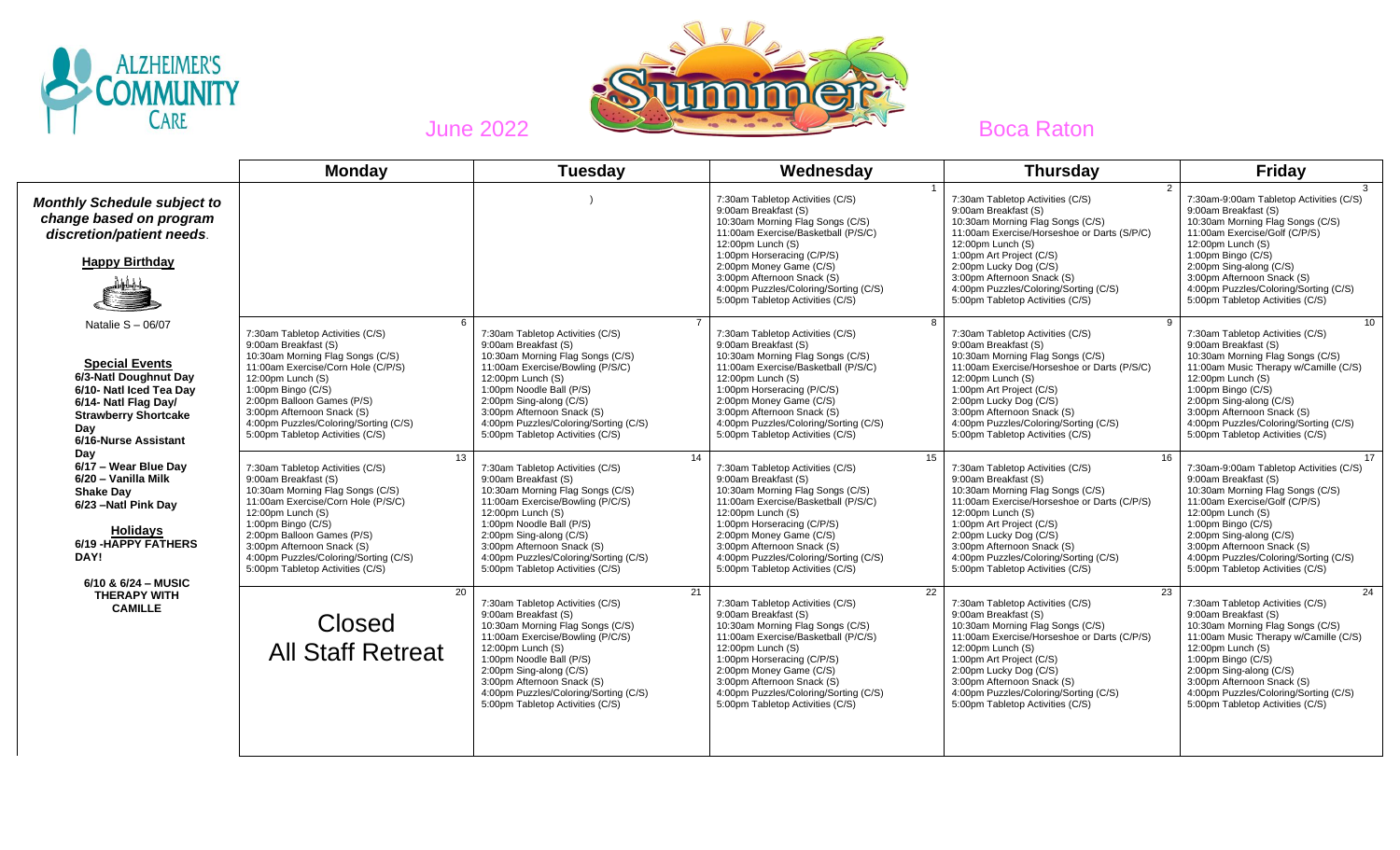| <b>ALZHEIMER'S</b><br>CARE |                                                                                                                                                                                                                                                                                                                      |    | <b>June 2022</b>                                                                                                                                                                                                                                                                                                        |    |                                                                                                                                                                                                                                                                                                                              |    | <b>Boca Raton</b>                                                                                                                                                                                                                                                                                                                   |  |
|----------------------------|----------------------------------------------------------------------------------------------------------------------------------------------------------------------------------------------------------------------------------------------------------------------------------------------------------------------|----|-------------------------------------------------------------------------------------------------------------------------------------------------------------------------------------------------------------------------------------------------------------------------------------------------------------------------|----|------------------------------------------------------------------------------------------------------------------------------------------------------------------------------------------------------------------------------------------------------------------------------------------------------------------------------|----|-------------------------------------------------------------------------------------------------------------------------------------------------------------------------------------------------------------------------------------------------------------------------------------------------------------------------------------|--|
|                            | 7:30am Tabletop Activities (C/S)<br>9:00am Breakfast (S)<br>10:30am Morning Flag Songs (C/S)<br>11:00am Exercise/Corn Hole (P/S/C)<br>12:00 Lunch (S)<br>1:00pm Bingo (C/S)<br>2:00pm Balloon Games (P/S)<br>3:00pm Afternoon Snack (S)<br>4:00pm Puzzles/Coloring/Sorting (C/S)<br>5:00pm Tabletop Activities (C/S) | 27 | 7:30am Tabletop Activities (C/S)<br>9:00am Breakfast (S)<br>10:30am Morning Flag Songs (C/S)<br>11:00am Exercise/Bowling (P/S/C)<br>12:00pm Lunch (S)<br>1:00pm Noodle Ball (P/S)<br>2:00pm Sing-along (C/S)<br>3:00pm Afternoon Snack (S)<br>4:00pm Puzzles/Coloring/Sorting (C/S)<br>5:00pm Tabletop Activities (C/S) | 28 | 7:30am Tabletop Activities (C/S)<br>9:00am Breakfast (S)<br>10:30am Morning Flag Songs (C/S)<br>11:00am Exercise/Basketball (P/S/C)<br>12:00pm Lunch (S)<br>1:00pm Horseracing (C/P/S)<br>2:00pm Money Game (S/C)<br>3:00pm Afternoon Snack (S)<br>4:00pm Puzzles/Coloring/Sorting (C/S)<br>5:00pm Tabletop Activities (C/S) | 29 | 30<br>7:30am Tabletop Activities (C/S)<br>9:00am Breakfast (S)<br>10:30am Morning Flag Songs (C/S)<br>11:00am Exercise/Horseshoe or Darts (C/P/S)<br>12:00 Lunch (S)<br>1:00pm Art Project (C/S)<br>2:00pm Lucky Dog (C/S)<br>3:00pm Afternoon Snack (S)<br>4:00pm Puzzles/Coloring/Sorting (C/S)<br>5:00 Tabletop Activities (C/S) |  |

 **Specialized Alzheimer's Day Care Program Boca Raton** 4680 N. Dixie Hwy. Boca Raton, FL 33431 Mon-Fri: 7:30 – 5:30pm (561) 391-6955 www.alzcare.org

 Veronica Knowlessar, RN Program Manager Tenika James, LPN Program Nurse



 **1-800-394-1772** 

| <b>Therapeutic Activities</b> | <b>Examples of Therapeutic Activities</b>                    | <b>Definitions</b>                                                                                                             |
|-------------------------------|--------------------------------------------------------------|--------------------------------------------------------------------------------------------------------------------------------|
| Cognitive                     | Word Games, Math Games, Trivia Games, Reminiscence,          | Encouraging thinking, reasoning, reminiscing; stimulating retained/long-term memories and integrating those memories into      |
|                               | Board Games, "Current" Events, Morning Announcements,        | activities; acknowledging and accepting the patient's perception of his/her "world" in a supportive, engaging, nonjudgmental   |
|                               | Tabletop Activities-coloring, bean sorting, puzzles, patient | environment; encouraging and rewarding creativity                                                                              |
|                               | specific individual tasks                                    |                                                                                                                                |
| Physical                      | Chair Exercise, Dancing, Arts and Crafts, Noodle             | Exercising both gross motor and fine motor skills; facilitating movement and maximizing physical independence while optimizing |
|                               | Ball/Volleyball, Dancing, Magnetic Darts, Bean Bag Toss,     | safety                                                                                                                         |
|                               | Bowling                                                      |                                                                                                                                |
| Social                        | Building a Story, Trivia "Competition", Music Therapy, Sing- | Honoring the human condition and need for relationships and social contact; encouraging social interaction and connection with |
|                               | along, Group craft building, Group discussion, Group         | peers based on shared interests and abilities; acknowledging the patient's successes, maximizing dignity and self-esteem       |
|                               | Games                                                        |                                                                                                                                |